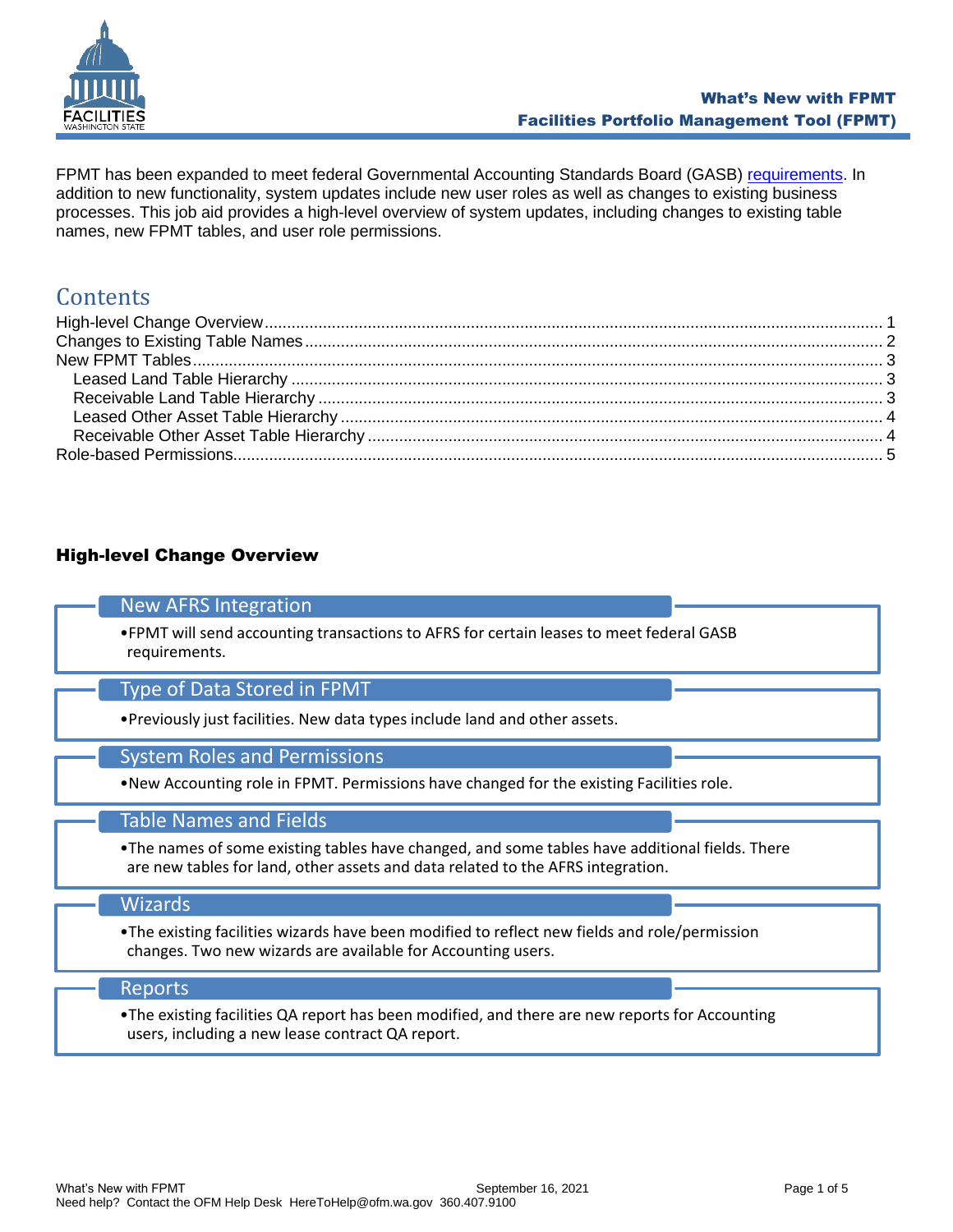

# <span id="page-1-0"></span>Changes to Existing Table Names

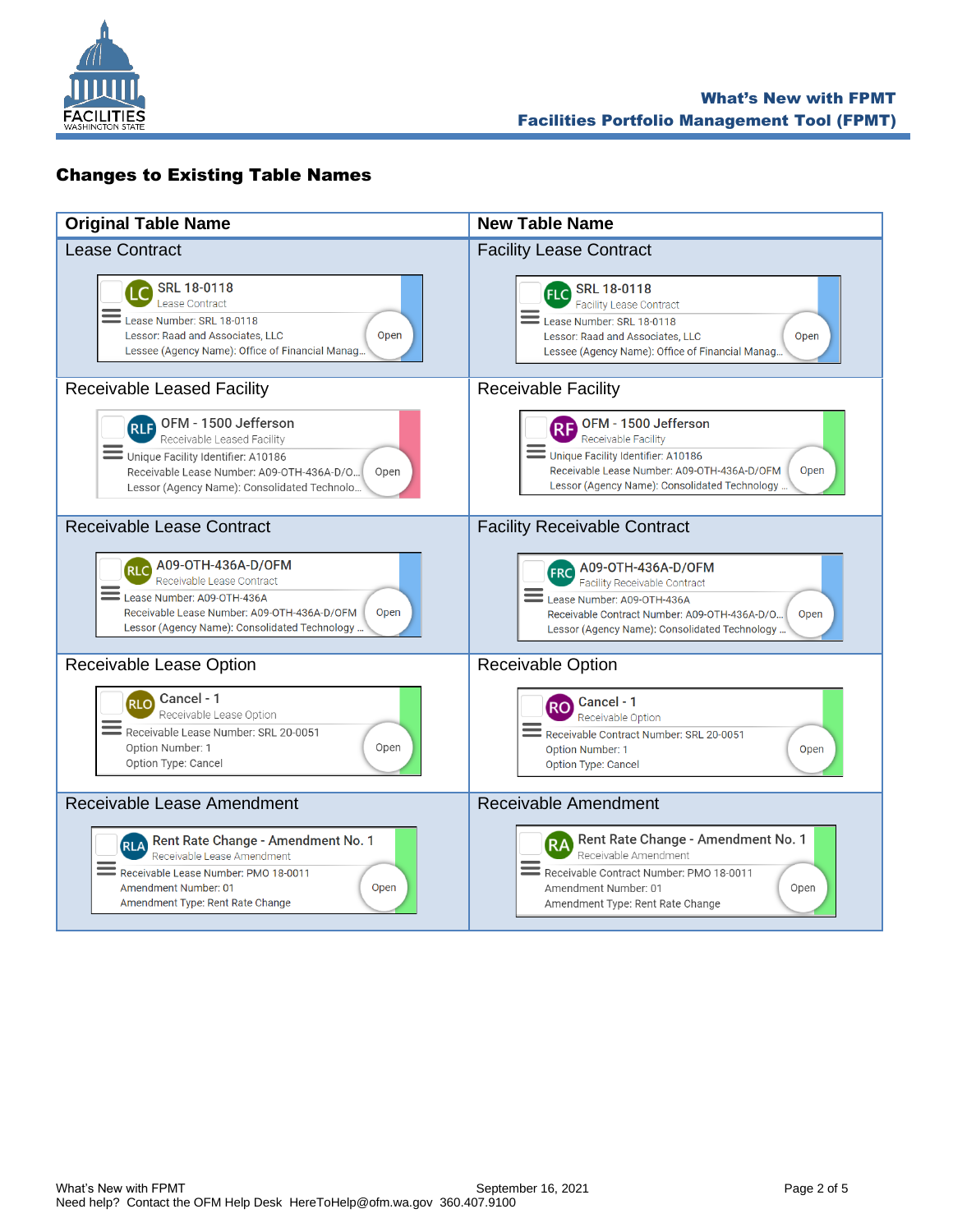

### <span id="page-2-0"></span>New FPMT Tables

### <span id="page-2-1"></span>Leased Land Table Hierarchy

Agency: All system users are assigned an agency. Agency users can only edit data for their assigned agency. .and: Contains data about the land, including location, status, and ownership type. Leased Land: Contains data about the leased land, including agency-specific data. Land Lease Contract: Contains data about the lease contract. Lease Payment: Contains data about present and future lease payments. Lease Amendment: Contains data about lease amendment due to changes to lease contract (change in cost, obligation, ownership, square footage, etc.).

Lease Options: Contains data about lease options (cancellation clause, etc.).

## <span id="page-2-2"></span>Receivable Land Table Hierarchy

Agency: All system users are assigned an agency. Agency users can only edit data for their assigned agency. Land: Contains data about the land, including location, status, and ownership type. Receivable Land: Contains data about the receivable land, including agency-specific data. Land Receivable Contract: Contains data about the receivable lease contract. LRC Receivable Lease Payment: Contains data about payment type and frequency. Receivable Option: Contains data about receivable lease options (cancellation clause, etc.). Receivable Amendment: Contains data about receivable lease amendment due to changes to lease contract (change in cost, obligation, ownership, square footage, etc.).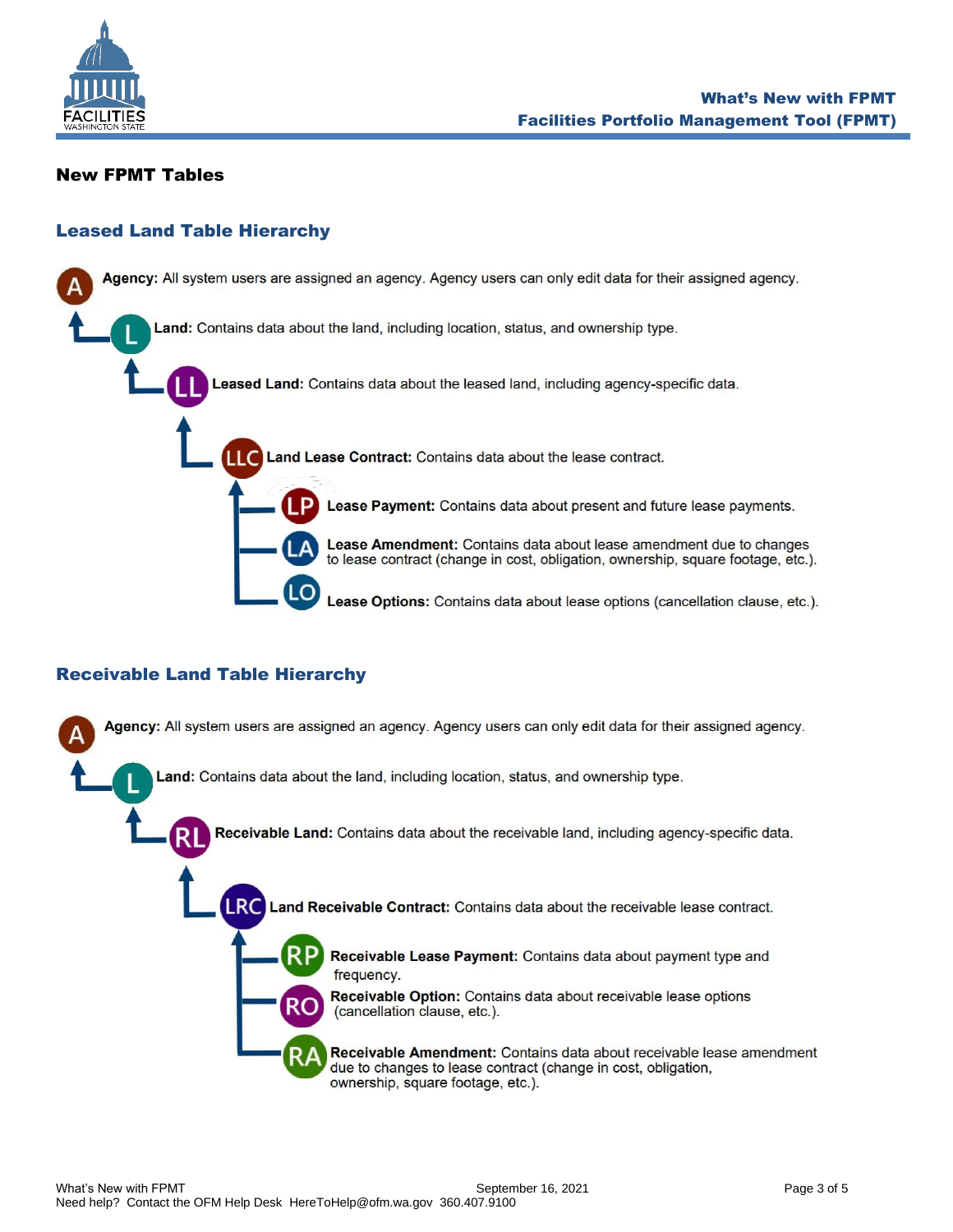

# <span id="page-3-0"></span>Leased Other Asset Table Hierarchy



# <span id="page-3-1"></span>Receivable Other Asset Table Hierarchy